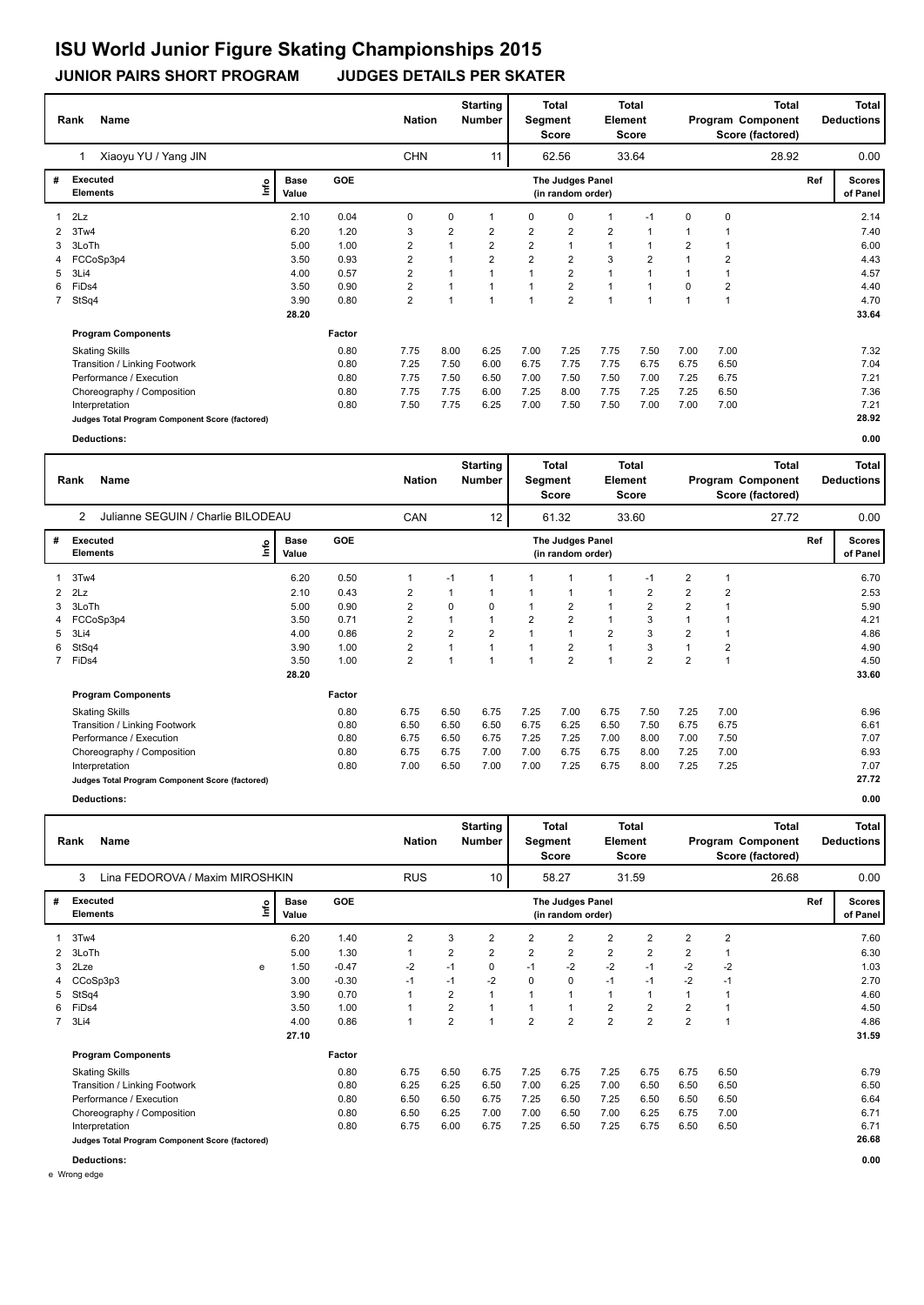**JUNIOR PAIRS SHORT PROGRAM JUDGES DETAILS PER SKATER**

|   | Name<br>Rank                                    |      |                      |         | <b>Nation</b>  |                | <b>Starting</b><br><b>Number</b> | Segment | <b>Total</b><br>Score                 | Element     | <b>Total</b><br>Score |             |             | <b>Total</b><br>Program Component<br>Score (factored) |     | Total<br><b>Deductions</b> |
|---|-------------------------------------------------|------|----------------------|---------|----------------|----------------|----------------------------------|---------|---------------------------------------|-------------|-----------------------|-------------|-------------|-------------------------------------------------------|-----|----------------------------|
|   | Anastasia GUBANOVA / Alexei SINTSOV<br>4        |      |                      |         | <b>RUS</b>     |                | 3                                |         | 50.36                                 |             | 28.43                 |             |             | 21.93                                                 |     | 0.00                       |
| # | Executed<br><b>Elements</b>                     | lnfo | <b>Base</b><br>Value | GOE     |                |                |                                  |         | The Judges Panel<br>(in random order) |             |                       |             |             |                                                       | Ref | <b>Scores</b><br>of Panel  |
| 1 | 3Tw4                                            |      | 6.20                 | 0.20    | 1              | 0              | 0                                | $-1$    | -1                                    |             | 0                     | $\mathbf 0$ | $\mathbf 0$ |                                                       |     | 6.40                       |
|   | 2 2Lze                                          | e    | 1.50                 | $-0.51$ | $-2$           | $-3$           | $-1$                             | -2      | $-2$                                  | $-2$        | $-1$                  | $-2$        | $-1$        |                                                       |     | 0.99                       |
| 3 | 3LoTh                                           |      | 5.00                 | 0.50    | 1              |                |                                  | 0       | $\mathbf{1}$                          |             |                       | 0           | 0           |                                                       |     | 5.50                       |
|   | 4 FiDs4                                         |      | 3.50                 | 0.50    | $\overline{2}$ | $\overline{2}$ |                                  | 0       | $\overline{\mathbf{A}}$               | 0           |                       | 0           | 0           |                                                       |     | 4.00                       |
| 5 | FCCoSp3p4                                       |      | 3.50                 | 0.24    | 1              | 3              |                                  | $-1$    | 1                                     | 0           | 0                     | $-1$        |             |                                                       |     | 3.74                       |
| 6 | 3Li4                                            |      | 4.00                 | 0.36    |                | $\overline{2}$ |                                  | 0       | 1                                     |             | 0                     |             | 0           |                                                       |     | 4.36                       |
|   | 7 StSq3                                         |      | 3.30                 | 0.14    | 1              |                | 0                                | 0       | $\overline{1}$                        | $\mathbf 0$ | 0                     | 0           | 0           |                                                       |     | 3.44                       |
|   |                                                 |      | 27.00                |         |                |                |                                  |         |                                       |             |                       |             |             |                                                       |     | 28.43                      |
|   | <b>Program Components</b>                       |      |                      | Factor  |                |                |                                  |         |                                       |             |                       |             |             |                                                       |     |                            |
|   | <b>Skating Skills</b>                           |      |                      | 0.80    | 5.25           | 6.00           | 5.25                             | 4.50    | 6.25                                  | 6.25        | 5.75                  | 5.25        | 5.75        |                                                       |     | 5.64                       |
|   | Transition / Linking Footwork                   |      |                      | 0.80    | 5.00           | 6.00           | 4.50                             | 4.25    | 5.75                                  | 5.25        | 5.50                  | 4.75        | 5.25        |                                                       |     | 5.14                       |
|   | Performance / Execution                         |      |                      | 0.80    | 5.25           | 6.50           | 5.50                             | 4.50    | 6.00                                  | 5.75        | 5.75                  | 5.00        | 5.50        |                                                       |     | 5.54                       |
|   | Choreography / Composition                      |      |                      | 0.80    | 5.50           | 6.25           | 5.50                             | 4.75    | 6.00                                  | 5.75        | 6.00                  | 5.00        | 5.75        |                                                       |     | 5.64                       |
|   | Interpretation                                  |      |                      | 0.80    | 5.25           | 6.25           | 5.25                             | 4.50    | 5.50                                  | 6.00        | 6.00                  | 5.00        | 5.25        |                                                       |     | 5.46                       |
|   | Judges Total Program Component Score (factored) |      |                      |         |                |                |                                  |         |                                       |             |                       |             |             |                                                       |     | 21.93                      |

**Deductions: 0.00** e Wrong edge

|                | <b>Name</b><br>Rank                             |   |                      |            |          | <b>Nation</b> |          | <b>Starting</b><br>Number | Segment  | <b>Total</b><br><b>Score</b>          | Element        | <b>Total</b><br><b>Score</b> |          |      | <b>Total</b><br>Program Component<br>Score (factored) |     | Total<br><b>Deductions</b> |
|----------------|-------------------------------------------------|---|----------------------|------------|----------|---------------|----------|---------------------------|----------|---------------------------------------|----------------|------------------------------|----------|------|-------------------------------------------------------|-----|----------------------------|
|                | Chelsea LIU / Brian JOHNSON<br>5                |   |                      |            |          | <b>USA</b>    |          | 2                         |          | 49.96                                 |                | 27.91                        |          |      | 22.05                                                 |     | 0.00                       |
| #              | <b>Executed</b><br><b>Elements</b>              | e | <b>Base</b><br>Value | <b>GOE</b> |          |               |          |                           |          | The Judges Panel<br>(in random order) |                |                              |          |      |                                                       | Ref | <b>Scores</b><br>of Panel  |
|                | FiDs4                                           |   | 3.50                 | 0.70       |          |               |          |                           |          |                                       | $\overline{2}$ |                              |          |      |                                                       |     | 4.20                       |
| 2              | 3Tw3                                            |   | 5.80                 | 0.70       |          |               |          | 1                         | 1        | -1                                    | $\overline{2}$ |                              | 1        |      |                                                       |     | 6.50                       |
| 3              | 2Lz                                             |   | 2.10                 | $-0.13$    | $\Omega$ |               | $\Omega$ | 0                         | $-1$     | 0                                     | 0              | $-1$                         | $-1$     | $-1$ |                                                       |     | 1.97                       |
| 4              | 3LoTh                                           |   | 5.00                 | $-0.50$    |          |               | $-1$     | $-1$                      | $-1$     | 0                                     | $\mathbf 0$    | $-1$                         | $-1$     | $-1$ |                                                       |     | 4.50                       |
| 5              | CCoSp3p3                                        |   | 3.00                 | $-0.13$    | $\Omega$ |               | $\Omega$ | $-1$                      | $-2$     | $\Omega$                              | $\mathbf{1}$   | $-1$                         | $\Omega$ | $-1$ |                                                       |     | 2.87                       |
| 6              | StSq3                                           |   | 3.30                 | 0.21       |          |               | $\Omega$ | $\mathbf{1}$              | $\Omega$ | $\mathbf 0$                           | 1              | 0                            | 0        |      |                                                       |     | 3.51                       |
| $\overline{7}$ | 3Li4                                            |   | 4.00                 | 0.36       | 1        |               |          | 0                         | $\Omega$ | $\Omega$                              | 3              |                              | 1        |      |                                                       |     | 4.36                       |
|                |                                                 |   | 26.70                |            |          |               |          |                           |          |                                       |                |                              |          |      |                                                       |     | 27.91                      |
|                | <b>Program Components</b>                       |   |                      | Factor     |          |               |          |                           |          |                                       |                |                              |          |      |                                                       |     |                            |
|                | <b>Skating Skills</b>                           |   |                      | 0.80       | 5.25     |               | 5.50     | 6.00                      | 5.25     | 6.25                                  | 6.50           | 5.50                         | 5.25     | 6.00 |                                                       |     | 5.68                       |
|                | Transition / Linking Footwork                   |   |                      | 0.80       | 5.00     |               | 5.00     | 5.50                      | 5.00     | 6.00                                  | 6.25           | 5.25                         | 5.00     | 5.25 |                                                       |     | 5.29                       |
|                | Performance / Execution                         |   |                      | 0.80       | 5.50     |               | 5.25     | 5.50                      | 5.25     | 6.25                                  | 6.75           | 5.25                         | 5.25     | 5.75 |                                                       |     | 5.54                       |
|                | Choreography / Composition                      |   |                      | 0.80       | 5.25     |               | 5.50     | 5.75                      | 5.75     | 6.25                                  | 6.75           | 5.50                         | 5.00     | 5.50 |                                                       |     | 5.64                       |
|                | Interpretation                                  |   |                      | 0.80       | 5.25     |               | 5.50     | 5.75                      | 5.00     | 6.00                                  | 6.50           | 5.25                         | 5.00     | 5.25 |                                                       |     | 5.43                       |
|                | Judges Total Program Component Score (factored) |   |                      |            |          |               |          |                           |          |                                       |                |                              |          |      |                                                       |     | 22.05                      |

**Deductions: 0.00**

|   | <b>Name</b><br>Rank                             |    |                      |            | <b>Nation</b>  |          | <b>Starting</b><br>Number | Segment        | <b>Total</b><br><b>Score</b>          | Element  | <b>Total</b><br>Score |      |      | <b>Total</b><br>Program Component<br>Score (factored) |     | <b>Total</b><br><b>Deductions</b> |
|---|-------------------------------------------------|----|----------------------|------------|----------------|----------|---------------------------|----------------|---------------------------------------|----------|-----------------------|------|------|-------------------------------------------------------|-----|-----------------------------------|
|   | Ami KOGA / Francis BOUDREAU AUDET<br>6          |    |                      |            | <b>JPN</b>     |          | 6                         |                | 48.45                                 |          | 26.42                 |      |      | 22.03                                                 |     | 0.00                              |
| # | <b>Executed</b><br><b>Elements</b>              | ۴٥ | <b>Base</b><br>Value | <b>GOE</b> |                |          |                           |                | The Judges Panel<br>(in random order) |          |                       |      |      |                                                       | Ref | <b>Scores</b><br>of Panel         |
|   | 3Tw1                                            |    | 5.00                 | $-1.00$    | $-2$           | $-2$     | $-1$                      | $-2$           | $-1$                                  | $-2$     | $-1$                  | $-1$ | $-1$ |                                                       |     | 4.00                              |
| 2 | 3LoTh                                           |    | 5.00                 | 0.10       | 0              | 0        | 0                         | 0              | $\mathbf{1}$                          | 1        | 0                     | 0    | 0    |                                                       |     | 5.10                              |
| 3 | FCCoSp3p4                                       |    | 3.50                 | 0.14       | 0              |          | 0                         | 0              | $\mathbf{1}$                          | 0        | 0                     |      | 0    |                                                       |     | 3.64                              |
| 4 | 3Li4                                            |    | 4.00                 | 0.57       | $\overline{1}$ |          |                           | $\overline{2}$ | $\overline{2}$                        | 1        | 1                     |      | 1    |                                                       |     | 4.57                              |
| 5 | 2Lze                                            | e  | 1.50                 | $-0.69$    | $-2$           | $-2$     | -3                        | $-3$           | $-2$                                  | $-2$     | $-1$                  | $-2$ | -3   |                                                       |     | 0.81                              |
| 6 | StSq4                                           |    | 3.90                 | 0.40       | 0              |          | $\Omega$                  | 0              | $\overline{2}$                        | 1        | $\Omega$              | 2    | 0    |                                                       |     | 4.30                              |
|   | 7 FiDs4                                         |    | 3.50                 | 0.50       | 1              | $\Omega$ | 4                         | $\overline{2}$ | $-1$                                  | $\Omega$ | $\overline{1}$        | 4    | 1    |                                                       |     | 4.00                              |
|   |                                                 |    | 26.40                |            |                |          |                           |                |                                       |          |                       |      |      |                                                       |     | 26.42                             |
|   | <b>Program Components</b>                       |    |                      | Factor     |                |          |                           |                |                                       |          |                       |      |      |                                                       |     |                                   |
|   | <b>Skating Skills</b>                           |    |                      | 0.80       | 5.25           | 5.50     | 5.25                      | 6.00           | 5.50                                  | 5.50     | 5.25                  | 6.00 | 5.75 |                                                       |     | 5.54                              |
|   | Transition / Linking Footwork                   |    |                      | 0.80       | 4.50           | 5.00     | 5.25                      | 5.50           | 5.25                                  | 5.25     | 5.00                  | 5.50 | 5.50 |                                                       |     | 5.25                              |
|   | Performance / Execution                         |    |                      | 0.80       | 5.00           | 5.75     | 5.25                      | 6.25           | 5.75                                  | 5.25     | 5.25                  | 6.00 | 6.00 |                                                       |     | 5.61                              |
|   | Choreography / Composition                      |    |                      | 0.80       | 5.00           | 5.50     | 5.50                      | 6.00           | 5.50                                  | 5.50     | 5.50                  | 6.25 | 6.00 |                                                       |     | 5.64                              |
|   | Interpretation                                  |    |                      | 0.80       | 4.75           | 5.50     | 5.25                      | 5.25           | 5.75                                  | 5.50     | 5.25                  | 6.25 | 6.00 |                                                       |     | 5.50                              |
|   | Judges Total Program Component Score (factored) |    |                      |            |                |          |                           |                |                                       |          |                       |      |      |                                                       |     | 22.03                             |
|   | Deductions:                                     |    |                      |            |                |          |                           |                |                                       |          |                       |      |      |                                                       |     | 0.00                              |

e Wrong edge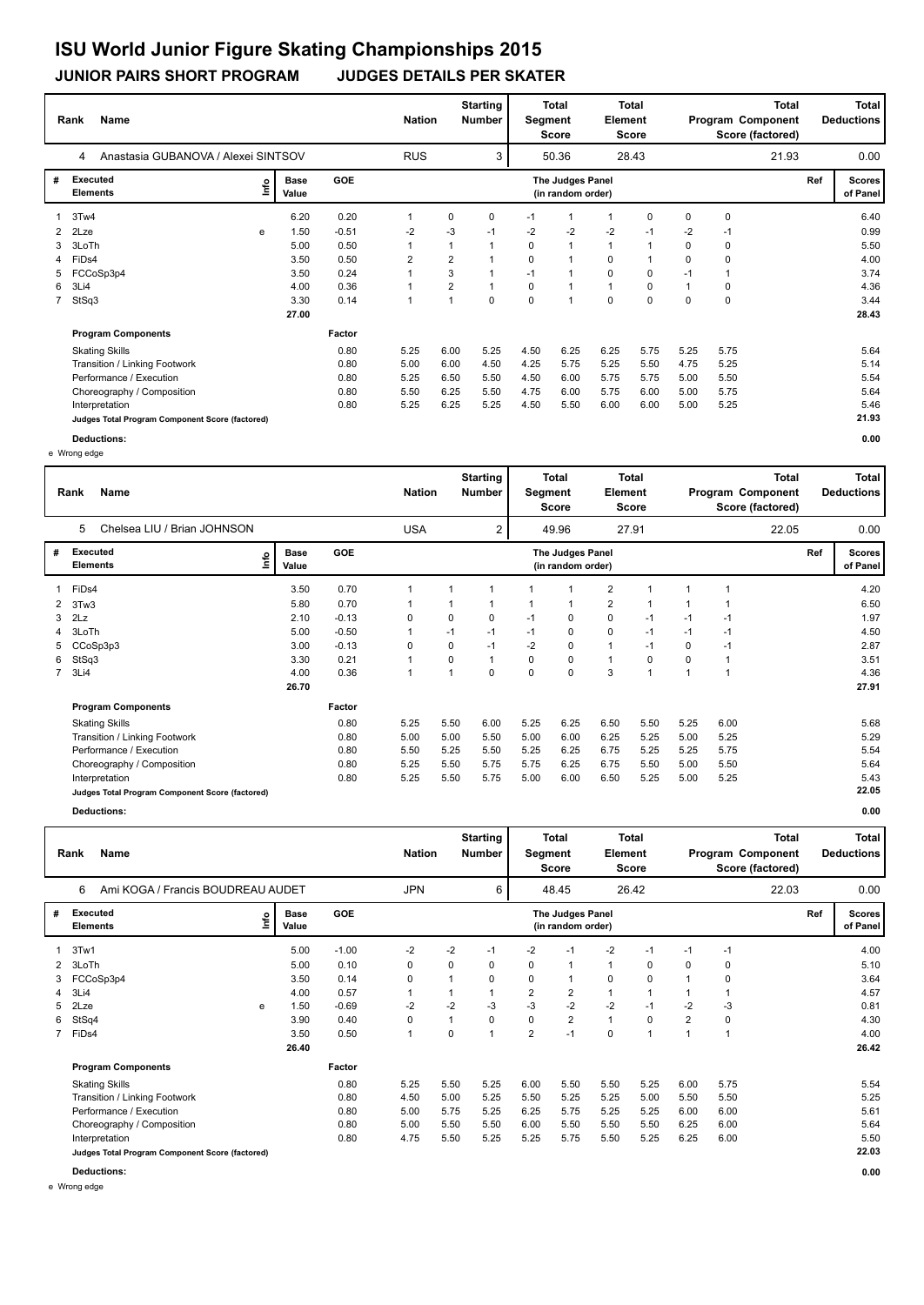**JUNIOR PAIRS SHORT PROGRAM JUDGES DETAILS PER SKATER**

|              | <b>Name</b><br>Rank                             |                      |            | <b>Nation</b> |      | <b>Starting</b><br><b>Number</b> | Segment        | <b>Total</b><br>Score                 | <b>Element</b> | <b>Total</b><br>Score |      |             | Total<br>Program Component<br>Score (factored) |     | Total<br><b>Deductions</b> |
|--------------|-------------------------------------------------|----------------------|------------|---------------|------|----------------------------------|----------------|---------------------------------------|----------------|-----------------------|------|-------------|------------------------------------------------|-----|----------------------------|
|              | Caitlin FIELDS / Ernie Utah STEVENS<br>7        |                      |            | <b>USA</b>    |      |                                  |                | 46.84                                 |                | 24.24                 |      |             | 22.60                                          |     | 0.00                       |
| #            | <b>Executed</b><br>١nf٥<br><b>Elements</b>      | <b>Base</b><br>Value | <b>GOE</b> |               |      |                                  |                | The Judges Panel<br>(in random order) |                |                       |      |             |                                                | Ref | <b>Scores</b><br>of Panel  |
|              | 2Tw3                                            | 3.50                 | 0.34       |               |      |                                  |                | $\overline{2}$                        | $\overline{2}$ |                       |      |             |                                                |     | 3.84                       |
| $\mathbf{2}$ | 3LoTh                                           | 5.00                 | 0.90       | 1             | 2    | -1                               |                | $\overline{2}$                        | $\overline{2}$ | 1                     |      |             |                                                |     | 5.90                       |
| 3            | $\star$<br>$1\text{Lz}^*$                       | 0.00                 | 0.00       |               |      |                                  |                |                                       |                |                       |      |             |                                                |     | 0.00                       |
| 4            | 3Li4                                            | 4.00                 | 0.43       | 0             | 1    | $\overline{1}$                   | 0              |                                       | 2              | 1                     |      |             |                                                |     | 4.43                       |
| 5.           | FCCoSp3p4                                       | 3.50                 | $-0.26$    | $-1$          | $-1$ | $-1$                             | 0              | $-1$                                  | $\mathbf 0$    | $-2$                  | -1   | -1          |                                                |     | 3.24                       |
| 6            | FiDs4                                           | 3.50                 | 0.30       | 0             |      | $\mathbf{1}$                     | $\overline{1}$ | 0                                     | $\overline{2}$ | 0                     | 0    | $\mathbf 0$ |                                                |     | 3.80                       |
| $7^{\circ}$  | StSq2                                           | 2.60                 | 0.43       | $\mathbf 0$   | 4    | $\Omega$                         |                | $\overline{2}$                        | $\overline{2}$ | $\overline{ }$        |      | $\mathbf 0$ |                                                |     | 3.03                       |
|              |                                                 | 22.10                |            |               |      |                                  |                |                                       |                |                       |      |             |                                                |     | 24.24                      |
|              | <b>Program Components</b>                       |                      | Factor     |               |      |                                  |                |                                       |                |                       |      |             |                                                |     |                            |
|              | <b>Skating Skills</b>                           |                      | 0.80       | 6.00          | 6.50 | 5.50                             | 6.25           | 5.50                                  | 6.75           | 5.50                  | 5.50 | 5.25        |                                                |     | 5.82                       |
|              | Transition / Linking Footwork                   |                      | 0.80       | 5.00          | 6.00 | 5.25                             | 6.00           | 5.25                                  | 6.50           | 5.00                  | 4.75 | 5.25        |                                                |     | 5.39                       |
|              | Performance / Execution                         |                      | 0.80       | 4.75          | 6.00 | 5.75                             | 6.00           | 5.75                                  | 6.75           | 5.50                  | 6.00 | 5.25        |                                                |     | 5.75                       |
|              | Choreography / Composition                      |                      | 0.80       | 5.00          | 6.25 | 5.50                             | 6.25           | 5.50                                  | 6.50           | 5.75                  | 5.25 | 5.25        |                                                |     | 5.68                       |
|              | Interpretation                                  |                      | 0.80       | 5.00          | 6.00 | 5.75                             | 5.75           | 5.50                                  | 6.75           | 5.50                  | 5.50 | 5.25        |                                                |     | 5.61                       |
|              | Judges Total Program Component Score (factored) |                      |            |               |      |                                  |                |                                       |                |                       |      |             |                                                |     | 22.60                      |
|              | Deductions:                                     |                      |            |               |      |                                  |                |                                       |                |                       |      |             |                                                |     | 0.00                       |

\* Invalid element

|   | Name<br>Rank                                    |         |                      |            | <b>Nation</b> |      | <b>Starting</b><br><b>Number</b> | Segment      | <b>Total</b><br><b>Score</b>          | Element | <b>Total</b><br><b>Score</b> |          |      | <b>Total</b><br>Program Component<br>Score (factored) |     | <b>Total</b><br><b>Deductions</b> |
|---|-------------------------------------------------|---------|----------------------|------------|---------------|------|----------------------------------|--------------|---------------------------------------|---------|------------------------------|----------|------|-------------------------------------------------------|-----|-----------------------------------|
|   | Shalena RAU / Sebastian ARCIERI<br>8            |         |                      |            | CAN           |      | 4                                |              | 46.18                                 |         | 25.20                        |          |      | 20.98                                                 |     | 0.00                              |
| # | Executed<br><b>Elements</b>                     | ۴۵      | <b>Base</b><br>Value | <b>GOE</b> |               |      |                                  |              | The Judges Panel<br>(in random order) |         |                              |          |      |                                                       | Ref | <b>Scores</b><br>of Panel         |
|   | 3Tw4                                            |         | 6.20                 | 0.10       | 0             | 0    | 0                                | 0            | 2                                     | 0       |                              | $-1$     | 0    |                                                       |     | 6.30                              |
| 2 | 3LoTh                                           |         | 5.00                 | $-1.40$    | $-2$          | $-2$ | $-2$                             | $-2$         | $-2$                                  | $-2$    | $-2$                         | $-2$     | $-2$ |                                                       |     | 3.60                              |
| 3 | 2Lz                                             | $\prec$ | 1.50                 | $-0.51$    | $-2$          | $-2$ | $-2$                             | $-1$         | $-2$                                  | $-1$    | $-2$                         | $-2$     | $-1$ |                                                       |     | 0.99                              |
|   | 4 FCCoSp3p4                                     |         | 3.50                 | 0.07       | 0             | 0    | $\Omega$                         | $\Omega$     | 1                                     | 0       | $\mathbf 1$                  | $\Omega$ | $-1$ |                                                       |     | 3.57                              |
| 5 | 3Li4                                            |         | 4.00                 | 0.07       | 0             | 0    | $\Omega$                         | $\mathbf{1}$ | $\Omega$                              | 0       | $\Omega$                     | 1        | 0    |                                                       |     | 4.07                              |
| 6 | StSq3                                           |         | 3.30                 | 0.07       | 0             | 0    | $\Omega$                         | $\Omega$     | $\overline{1}$                        | 0       | 1                            | 0        | 0    |                                                       |     | 3.37                              |
|   | 7 FiDs3                                         |         | 3.20                 | 0.10       | 0             | 0    | 0                                | 0            | $\overline{1}$                        | 0       | $-1$                         | 1        | 0    |                                                       |     | 3.30                              |
|   |                                                 |         | 26.70                |            |               |      |                                  |              |                                       |         |                              |          |      |                                                       |     | 25.20                             |
|   | <b>Program Components</b>                       |         |                      | Factor     |               |      |                                  |              |                                       |         |                              |          |      |                                                       |     |                                   |
|   | <b>Skating Skills</b>                           |         |                      | 0.80       | 5.00          | 4.75 | 6.00                             | 5.75         | 5.50                                  | 5.25    | 5.50                         | 5.00     | 4.50 |                                                       |     | 5.25                              |
|   | Transition / Linking Footwork                   |         |                      | 0.80       | 4.50          | 4.00 | 5.50                             | 5.50         | 5.50                                  | 5.00    | 5.50                         | 4.75     | 4.50 |                                                       |     | 5.04                              |
|   | Performance / Execution                         |         |                      | 0.80       | 4.50          | 4.50 | 6.00                             | 6.00         | 5.75                                  | 5.25    | 5.75                         | 5.25     | 4.75 |                                                       |     | 5.32                              |
|   | Choreography / Composition                      |         |                      | 0.80       | 4.75          | 4.25 | 5.75                             | 5.75         | 5.50                                  | 5.50    | 6.00                         | 5.25     | 4.75 |                                                       |     | 5.32                              |
|   | Interpretation                                  |         |                      | 0.80       | 4.75          | 4.25 | 6.00                             | 6.25         | 5.50                                  | 5.25    | 6.00                         | 5.00     | 4.50 |                                                       |     | 5.29                              |
|   | Judges Total Program Component Score (factored) |         |                      |            |               |      |                                  |              |                                       |         |                              |          |      |                                                       |     | 20.98                             |
|   | Deductions:                                     |         |                      |            |               |      |                                  |              |                                       |         |                              |          |      |                                                       |     | 0.00                              |

< Under-rotated jump

|                | Name<br>Rank                                    |                      |         | <b>Nation</b> |                | <b>Starting</b><br><b>Number</b> | Segment        | <b>Total</b><br>Score                 | <b>Element</b> | <b>Total</b><br><b>Score</b> |                |             | <b>Total</b><br>Program Component<br>Score (factored) |     | Total<br><b>Deductions</b> |
|----------------|-------------------------------------------------|----------------------|---------|---------------|----------------|----------------------------------|----------------|---------------------------------------|----------------|------------------------------|----------------|-------------|-------------------------------------------------------|-----|----------------------------|
|                | Anna DUSKOVA / Martin BIDAR<br>9                |                      |         | <b>CZE</b>    |                | 7                                |                | 45.51                                 |                | 24.42                        |                |             | 21.09                                                 |     | 0.00                       |
| #              | <b>Executed</b><br>lnfo<br><b>Elements</b>      | <b>Base</b><br>Value | GOE     |               |                |                                  |                | The Judges Panel<br>(in random order) |                |                              |                |             |                                                       | Ref | <b>Scores</b><br>of Panel  |
| $\mathbf{1}$   | 2Lz                                             | 2.10                 | 0.13    | 0             | 2              | $-1$                             |                |                                       | 0              | 0                            | 1              | 0           |                                                       |     | 2.23                       |
| 2              | 2Tw2                                            | 3.20                 | $-0.04$ | $-1$          |                | 0                                | 0              | 0                                     | $-1$           | 0                            | 0              | 0           |                                                       |     | 3.16                       |
| 3              | 3LoTh                                           | 5.00                 | 0.50    | 1             |                | 0                                | 0              | 0                                     | $\mathbf{1}$   |                              | $\mathbf 1$    |             |                                                       |     | 5.50                       |
| $\overline{4}$ | 3Li2                                            | 3.00                 | 0.07    | 0             |                | 0                                | $\mathbf{1}$   | $-1$                                  | $\mathbf 0$    | 0                            | $\Omega$       | 0           |                                                       |     | 3.07                       |
| 5              | FCCoSp3p4                                       | 3.50                 | $-0.17$ | 0             |                | $-1$                             | $-1$           | $-1$                                  | $-1$           | 0                            | $-1$           | 0           |                                                       |     | 3.33                       |
| 6              | FiDs3                                           | 3.20                 | 0.20    | 1             |                | 0                                | 0              | 0                                     | 0              | 0                            | 1              | 0           |                                                       |     | 3.40                       |
|                | 7 StSq3                                         | 3.30                 | 0.43    | 1             | $\overline{2}$ | $\Omega$                         | $\overline{1}$ | $\overline{1}$                        | $\mathbf 0$    | $\overline{ }$               | $\overline{2}$ | $\mathbf 0$ |                                                       |     | 3.73                       |
|                |                                                 | 23.30                |         |               |                |                                  |                |                                       |                |                              |                |             |                                                       |     | 24.42                      |
|                | <b>Program Components</b>                       |                      | Factor  |               |                |                                  |                |                                       |                |                              |                |             |                                                       |     |                            |
|                | <b>Skating Skills</b>                           |                      | 0.80    | 5.00          | 5.50           | 4.50                             | 5.25           | 5.25                                  | 6.00           | 5.50                         | 5.50           | 5.50        |                                                       |     | 5.36                       |
|                | Transition / Linking Footwork                   |                      | 0.80    | 4.50          | 5.50           | 4.50                             | 4.75           | 5.50                                  | 5.50           | 5.25                         | 5.25           | 5.00        |                                                       |     | 5.11                       |
|                | Performance / Execution                         |                      | 0.80    | 4.50          | 5.75           | 4.25                             | 5.00           | 5.50                                  | 5.50           | 5.50                         | 5.75           | 5.25        |                                                       |     | 5.29                       |
|                | Choreography / Composition                      |                      | 0.80    | 4.75          | 5.50           | 4.50                             | 5.00           | 5.75                                  | 6.00           | 5.50                         | 5.75           | 5.50        |                                                       |     | 5.39                       |
|                | Interpretation                                  |                      | 0.80    | 4.50          | 5.75           | 4.25                             | 5.00           | 5.25                                  | 5.50           | 5.25                         | 5.75           | 5.25        |                                                       |     | 5.21                       |
|                | Judges Total Program Component Score (factored) |                      |         |               |                |                                  |                |                                       |                |                              |                |             |                                                       |     | 21.09                      |
|                | Deductions:                                     |                      |         |               |                |                                  |                |                                       |                |                              |                |             |                                                       |     | 0.00                       |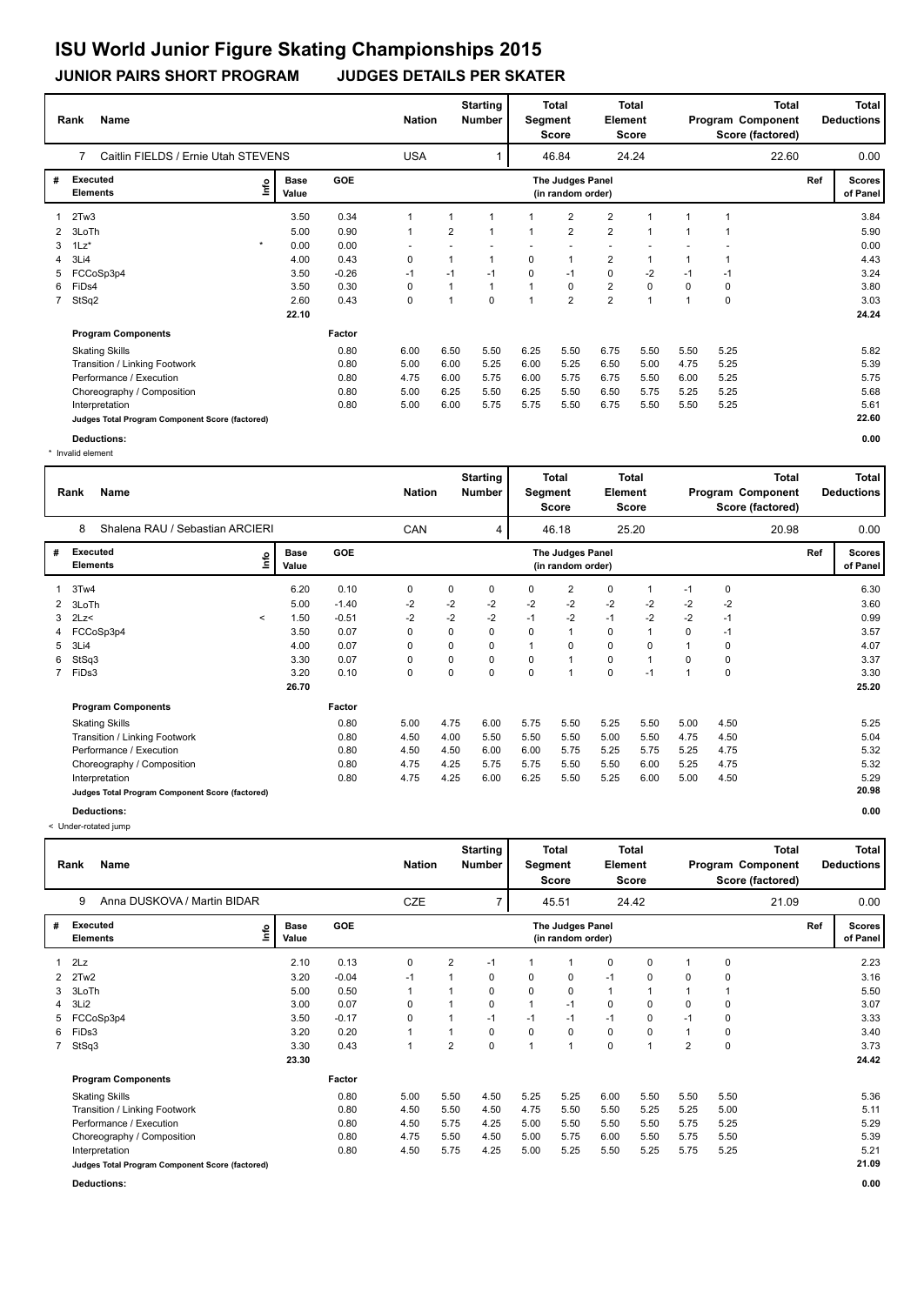**JUNIOR PAIRS SHORT PROGRAM JUDGES DETAILS PER SKATER**

|              | <b>Name</b><br>Rank                             |         |                      |            |            | <b>Nation</b> | <b>Starting</b><br>Number |             | <b>Total</b><br>Segment<br>Score      | Element        | <b>Total</b><br>Score |          |             | <b>Total</b><br>Program Component<br>Score (factored) |     | Total<br><b>Deductions</b> |
|--------------|-------------------------------------------------|---------|----------------------|------------|------------|---------------|---------------------------|-------------|---------------------------------------|----------------|-----------------------|----------|-------------|-------------------------------------------------------|-----|----------------------------|
|              | 10<br>Daria BEKLEMISHEVA / Maxim BOBROV         |         |                      |            | <b>RUS</b> |               | 8                         |             | 44.45                                 |                | 22.48                 |          |             | 21.97                                                 |     | 0.00                       |
| #            | <b>Executed</b><br><b>Elements</b>              | ١nf٥    | <b>Base</b><br>Value | <b>GOE</b> |            |               |                           |             | The Judges Panel<br>(in random order) |                |                       |          |             |                                                       | Ref | <b>Scores</b><br>of Panel  |
|              | $1\text{Lz}^*$                                  | $\star$ | 0.00                 | 0.00       |            |               |                           |             |                                       |                |                       |          |             |                                                       |     | 0.00                       |
| $\mathbf{2}$ | 3TwB                                            |         | 4.60                 | $-1.20$    | -2         | $-2$          | $-2$                      | $-2$        | $-1$                                  | $-1$           | $-1$                  | $-2$     | $-2$        |                                                       |     | 3.40                       |
| 3            | 3LoTh                                           |         | 5.00                 | $-0.10$    |            | 0             | $-1$                      | 0           | $\overline{1}$                        | $-1$           | 0                     | $-1$     | 0           |                                                       |     | 4.90                       |
| 4            | FiDs4                                           |         | 3.50                 | 0.00       | 0          | 0             | $\Omega$                  | $\Omega$    | 0                                     | $-1$           | $\Omega$              | $\Omega$ | 0           |                                                       |     | 3.50                       |
| 5            | FCCoSp3p4                                       |         | 3.50                 | 0.29       | 2          | 0             |                           | 0           |                                       | $\overline{1}$ | $\Omega$              |          | 0           |                                                       |     | 3.79                       |
| 6            | 3Li4                                            |         | 4.00                 | 0.29       |            | $-1$          | -1                        | 0           | 0                                     | $\overline{1}$ | 1                     |          | $\mathbf 0$ |                                                       |     | 4.29                       |
| $7^{\circ}$  | StSq2                                           |         | 2.60                 | 0.00       |            | 0             | $\Omega$                  | $\mathbf 0$ | $\mathbf 0$                           | $\mathbf 0$    | $\Omega$              | 0        | $\mathbf 0$ |                                                       |     | 2.60                       |
|              |                                                 |         | 23.20                |            |            |               |                           |             |                                       |                |                       |          |             |                                                       |     | 22.48                      |
|              | <b>Program Components</b>                       |         |                      | Factor     |            |               |                           |             |                                       |                |                       |          |             |                                                       |     |                            |
|              | <b>Skating Skills</b>                           |         |                      | 0.80       | 5.50       | 5.25          | 6.00                      | 5.75        | 5.25                                  | 6.00           | 5.00                  | 5.75     | 5.50        |                                                       |     | 5.57                       |
|              | Transition / Linking Footwork                   |         |                      | 0.80       | 5.25       | 4.75          | 5.50                      | 5.00        | 5.00                                  | 6.25           | 5.25                  | 5.50     | 5.50        |                                                       |     | 5.29                       |
|              | Performance / Execution                         |         |                      | 0.80       | 5.50       | 5.25          | 5.75                      | 5.00        | 5.50                                  | 6.00           | 5.00                  | 5.50     | 5.25        |                                                       |     | 5.39                       |
|              | Choreography / Composition                      |         |                      | 0.80       | 5.50       | 5.50          | 6.00                      | 5.25        | 5.75                                  | 6.25           | 5.50                  | 5.75     | 5.75        |                                                       |     | 5.68                       |
|              | Interpretation                                  |         |                      | 0.80       | 5.75       | 5.50          | 5.75                      | 5.00        | 5.50                                  | 5.50           | 5.50                  | 5.75     | 5.25        |                                                       |     | 5.54                       |
|              | Judges Total Program Component Score (factored) |         |                      |            |            |               |                           |             |                                       |                |                       |          |             |                                                       |     | 21.97                      |
|              | Deductions:                                     |         |                      |            |            |               |                           |             |                                       |                |                       |          |             |                                                       |     | 0.00                       |

\* Invalid element

|   | <b>Name</b><br>Rank                             |      |                      |         | <b>Nation</b> |      | <b>Starting</b><br>Number | Segment  | Total<br><b>Score</b>                 | <b>Element</b> | <b>Total</b><br><b>Score</b> |      |             | <b>Total</b><br>Program Component<br>Score (factored) |     | <b>Total</b><br><b>Deductions</b> |
|---|-------------------------------------------------|------|----------------------|---------|---------------|------|---------------------------|----------|---------------------------------------|----------------|------------------------------|------|-------------|-------------------------------------------------------|-----|-----------------------------------|
|   | Mary ORR / Phelan SIMPSON<br>11                 |      |                      |         | CAN           |      | 9                         |          | 43.73                                 |                | 23.47                        |      |             | 21.26                                                 |     | $-1.00$                           |
| # | Executed<br><b>Elements</b>                     | ١nfo | <b>Base</b><br>Value | GOE     |               |      |                           |          | The Judges Panel<br>(in random order) |                |                              |      |             |                                                       | Ref | <b>Scores</b><br>of Panel         |
|   | 3Tw3                                            |      | 5.80                 | 0.30    | 1             | 0    | 0                         | 0        | -1                                    | 0              |                              | 1    | 0           |                                                       |     | 6.10                              |
| 2 | 3LoTh                                           |      | 5.00                 | $-2.10$ | -3            | -3   | -3                        | $-3$     | $-3$                                  | $-3$           | $-3$                         | $-3$ | $-3$        |                                                       |     | 2.90                              |
| 3 | 2Lze                                            | e    | 1.50                 | $-0.39$ | $-1$          | $-1$ | $-2$                      | $-1$     | $-1$                                  | $-2$           | $-1$                         | $-1$ | $-2$        |                                                       |     | 1.11                              |
| 4 | FiDs3                                           |      | 3.20                 | 0.40    |               | 0    | $\Omega$                  |          | $\overline{1}$                        | $\mathbf 0$    | 1                            | 1    | 0           |                                                       |     | 3.60                              |
| 5 | 3Li4                                            |      | 4.00                 | 0.29    |               | 1    | $\mathbf{1}$              | 0        | $\mathbf 0$                           | $\mathbf{1}$   | 0                            | 0    |             |                                                       |     | 4.29                              |
| 6 | StSq2                                           |      | 2.60                 | 0.00    | 0             | 0    | 0                         | 0        | $\mathbf 0$                           | 0              | $-1$                         | 0    | $\mathbf 0$ |                                                       |     | 2.60                              |
|   | FCCoSp3p3                                       |      | 3.00                 | $-0.13$ | $-1$          | 0    | $-1$                      | $\Omega$ | $\overline{1}$                        | $-1$           | $\Omega$                     | $-1$ | $\Omega$    |                                                       |     | 2.87                              |
|   |                                                 |      | 25.10                |         |               |      |                           |          |                                       |                |                              |      |             |                                                       |     | 23.47                             |
|   | <b>Program Components</b>                       |      |                      | Factor  |               |      |                           |          |                                       |                |                              |      |             |                                                       |     |                                   |
|   | <b>Skating Skills</b>                           |      |                      | 0.80    | 5.50          | 5.00 | 5.75                      | 5.25     | 5.75                                  | 5.00           | 4.75                         | 5.25 | 5.75        |                                                       |     | 5.36                              |
|   | Transition / Linking Footwork                   |      |                      | 0.80    | 5.75          | 5.25 | 5.25                      | 5.00     | 5.75                                  | 4.75           | 4.75                         | 5.50 | 5.25        |                                                       |     | 5.25                              |
|   | Performance / Execution                         |      |                      | 0.80    | 5.75          | 5.25 | 5.50                      | 5.25     | 5.50                                  | 4.75           | 5.00                         | 4.75 | 5.50        |                                                       |     | 5.25                              |
|   | Choreography / Composition                      |      |                      | 0.80    | 5.75          | 5.25 | 5.75                      | 5.50     | 5.50                                  | 5.00           | 5.00                         | 5.50 | 5.50        |                                                       |     | 5.43                              |
|   | Interpretation                                  |      |                      | 0.80    | 5.50          | 5.25 | 5.75                      | 5.25     | 5.75                                  | 4.75           | 5.00                         | 4.75 | 5.50        |                                                       |     | 5.29                              |
|   | Judges Total Program Component Score (factored) |      |                      |         |               |      |                           |          |                                       |                |                              |      |             |                                                       |     | 21.26                             |
|   | <b>Deductions:</b>                              |      | Falls:               | $-1.00$ |               |      |                           |          |                                       |                |                              |      |             |                                                       |     | $-1.00$                           |

e Wrong edge

|              | Name<br>Rank                                    |                      |         | <b>Nation</b>  |             | <b>Starting</b><br><b>Number</b> | Segment        | <b>Total</b><br><b>Score</b>          | <b>Element</b> | <b>Total</b><br>Score |             |                | <b>Total</b><br>Program Component<br>Score (factored) |     | Total<br><b>Deductions</b> |
|--------------|-------------------------------------------------|----------------------|---------|----------------|-------------|----------------------------------|----------------|---------------------------------------|----------------|-----------------------|-------------|----------------|-------------------------------------------------------|-----|----------------------------|
|              | Renata OGANESIAN / Mark BARDEI<br>12            |                      |         | <b>UKR</b>     |             | 5                                |                | 43.61                                 |                | 24.44                 |             |                | 21.17                                                 |     | $-2.00$                    |
| #            | Executed<br>١nf٥<br><b>Elements</b>             | <b>Base</b><br>Value | GOE     |                |             |                                  |                | The Judges Panel<br>(in random order) |                |                       |             |                |                                                       | Ref | <b>Scores</b><br>of Panel  |
|              | 3Tw4                                            | 6.20                 | 1.10    | $\overline{2}$ |             | $\overline{2}$                   | $\overline{2}$ | $\overline{2}$                        |                | 1                     |             | $\overline{2}$ |                                                       |     | 7.30                       |
| $\mathbf{2}$ | 2Lz                                             | 2.10                 | $-0.90$ | -3             | -3          | -3                               | -3             | $-3$                                  | -3             | $-3$                  | -3          | $-3$           |                                                       |     | 1.20                       |
| 3            | 3Li4                                            | 4.00                 | 0.21    |                | 0           | 0                                | 0              | 0                                     | $\mathbf{1}$   | 1                     |             | 0              |                                                       |     | 4.21                       |
|              | 3LoTh                                           | 5.00                 | $-1.40$ | $-2$           | $-2$        | -2                               | $-2$           | -2                                    | $-2$           | $-2$                  | $-2$        | $-2$           |                                                       |     | 3.60                       |
| 5            | FiDs4                                           | 3.50                 | 0.40    | 1              | 0           | $\overline{1}$                   | $\overline{2}$ | 0                                     | $\mathbf 0$    | $\mathbf{1}$          |             | $\Omega$       |                                                       |     | 3.90                       |
| 6.           | CCoSp2p2                                        | 1.80                 | $-0.17$ | $-1$           | $-1$        | $-1$                             | $-1$           | $\Omega$                              | $\mathbf 0$    | $\Omega$              | $-1$        | -1             |                                                       |     | 1.63                       |
| $7^{\circ}$  | StSq2                                           | 2.60                 | 0.00    | 0              | $\mathbf 0$ | $\mathbf 0$                      | $-1$           | $\mathbf 0$                           | $\mathbf 0$    | $\mathbf 0$           | $\mathbf 0$ | $\mathbf 0$    |                                                       |     | 2.60                       |
|              |                                                 | 25.20                |         |                |             |                                  |                |                                       |                |                       |             |                |                                                       |     | 24.44                      |
|              | <b>Program Components</b>                       |                      | Factor  |                |             |                                  |                |                                       |                |                       |             |                |                                                       |     |                            |
|              | <b>Skating Skills</b>                           |                      | 0.80    | 5.50           | 5.50        | 6.25                             | 5.75           | 5.50                                  | 5.25           | 5.75                  | 5.50        | 5.25           |                                                       |     | 5.54                       |
|              | Transition / Linking Footwork                   |                      | 0.80    | 5.00           | 5.00        | 5.00                             | 5.25           | 5.25                                  | 5.00           | 5.25                  | 5.50        | 4.75           |                                                       |     | 5.11                       |
|              | Performance / Execution                         |                      | 0.80    | 5.25           | 5.25        | 5.50                             | 5.25           | 5.00                                  | 5.00           | 5.50                  | 5.25        | 4.50           |                                                       |     | 5.21                       |
|              | Choreography / Composition                      |                      | 0.80    | 5.25           | 5.25        | 5.50                             | 5.50           | 5.50                                  | 5.50           | 5.50                  | 5.50        | 5.00           |                                                       |     | 5.43                       |
|              | Interpretation                                  |                      | 0.80    | 5.25           | 5.25        | 5.75                             | 5.25           | 4.75                                  | 5.25           | 5.00                  | 5.50        | 4.75           |                                                       |     | 5.18                       |
|              | Judges Total Program Component Score (factored) |                      |         |                |             |                                  |                |                                       |                |                       |             |                |                                                       |     | 21.17                      |
|              | <b>Deductions:</b>                              | Falls:               | $-2.00$ |                |             |                                  |                |                                       |                |                       |             |                |                                                       |     | $-2.00$                    |